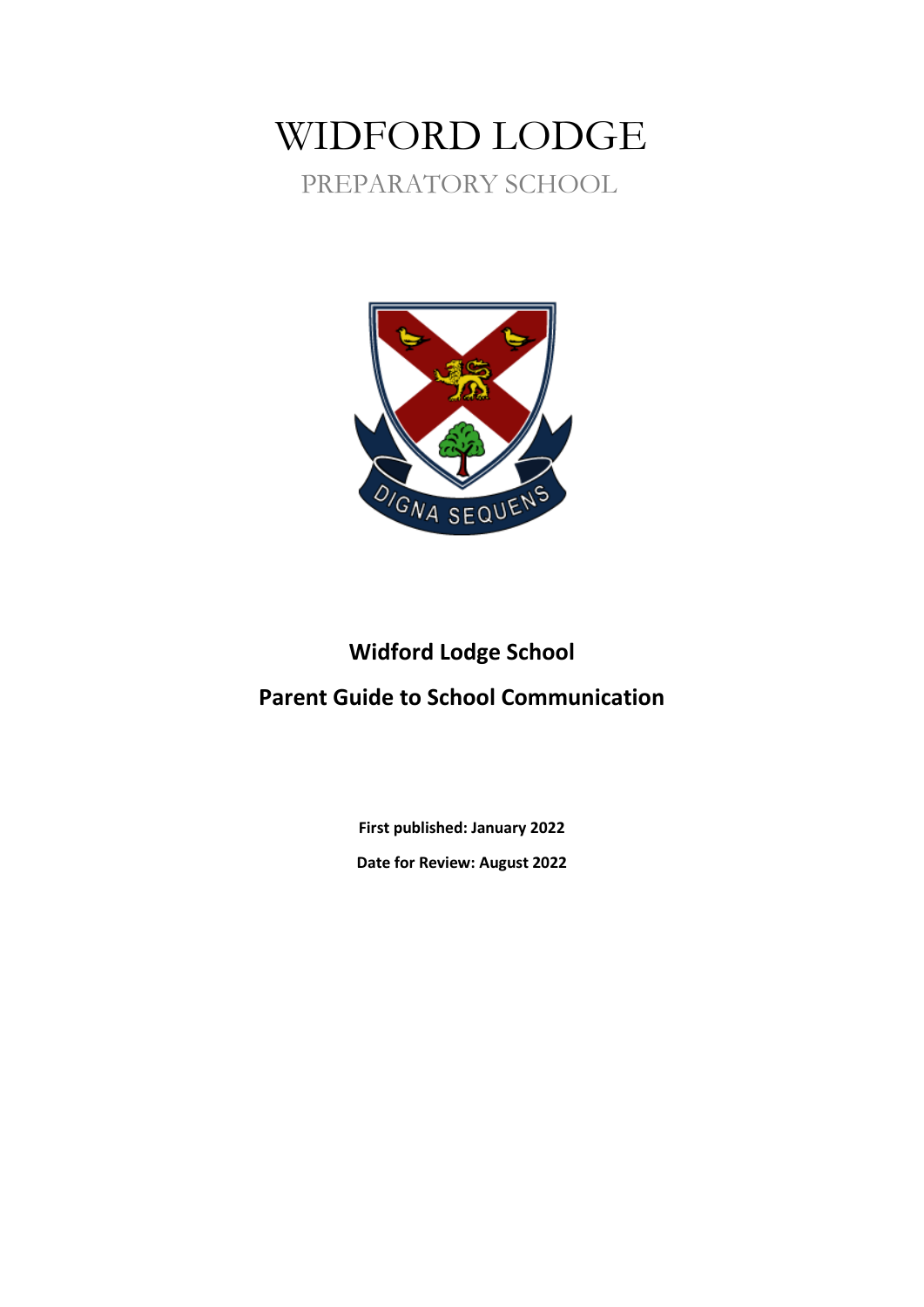Effective communication is vital in running a successful school and Widford Lodge School uses several channels to make sure important information is disseminated to parents. Each of these channels fulfil a different purpose and some, because of the nature of the personal data they hold, require a password for access.

This guide has been produced to assist parents in finding the information they are looking for. We recognise that we must continue to build effective communication both internally and externally and understand the importance of listening to our community.

Please browse all the descriptions below and should you have any questions, requests or feedback, feel free to contact [admin@widfordlodge.co.uk](mailto:admin@widfordlodge.co.uk)

#### **The Widford Lodge School Website [https://widfordlodge.co.uk](https://widfordlodge.co.uk/)**



The website is a central hub for school communication and contains a wide range of information for parents.

To access information of particular value to parents, such as term dates, click on "Information" – this area contains sections for:

- The school calendar which includes fixtures, trips, parents evenings and other school events
- Uniform
- Parent Information which includes forms for parents to download for administration of medicines, request for absence, speech and drama and music lesson application form etc
- Menu
- Term dates
- Late stay

There is a further, secure, section within the website entitled "Parent Information", we provide a username and password to this area when a pupil joins the school. In this section you can find information about:

- Class timetables
- Newsletters
- School staff
- Media gallery and
- Links to Matrep the system we use to provide our pupil progress reports.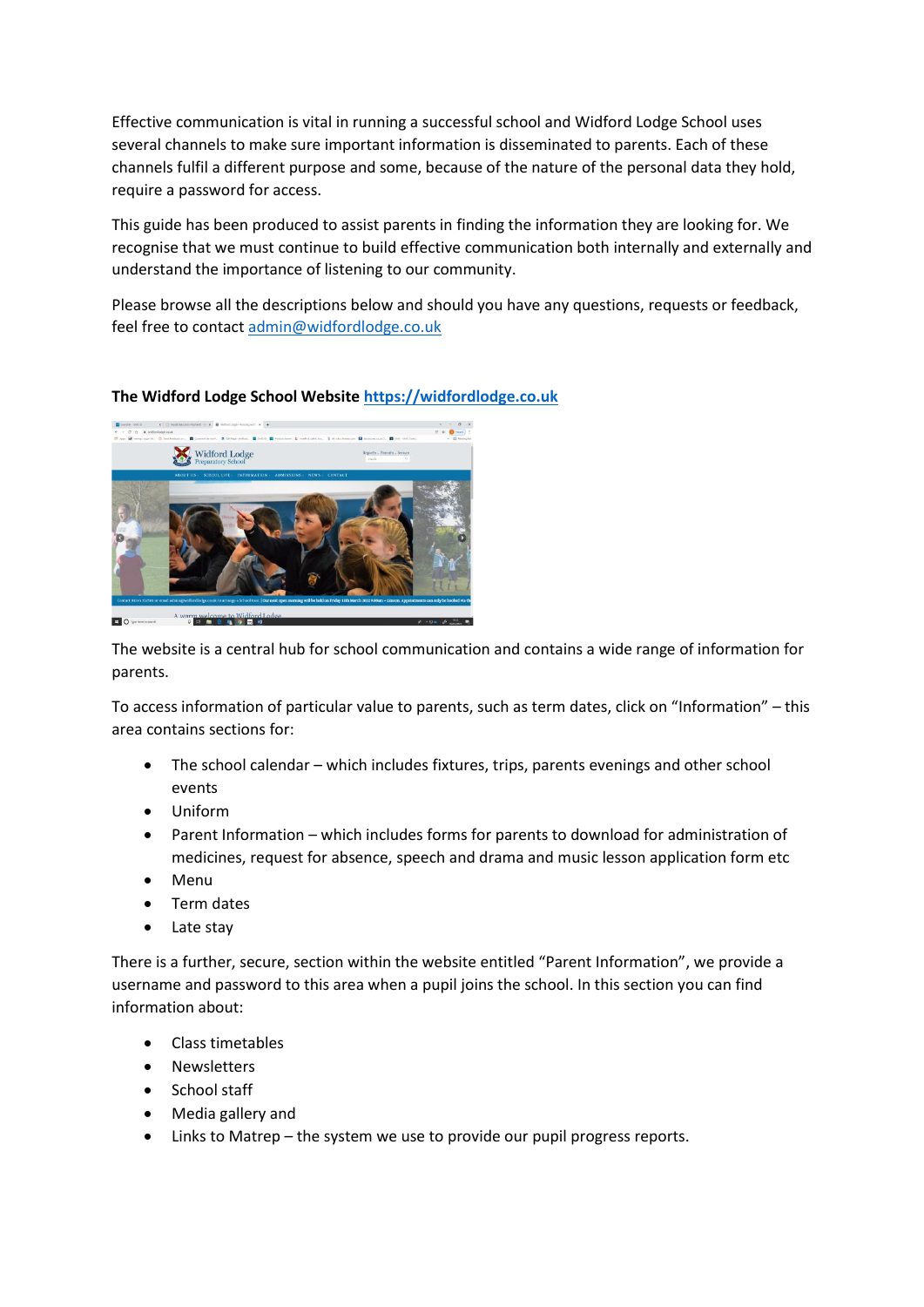#### **Widford Lodge newsletter – "From the Study"**



**From The Study** 

#### 14th January 2022

We publish a newsletter fortnightly on Friday. Our newsletter is sent to parents by email but is also available on our website. The newsletter includes:

- news articles on the activities in which the pupils have been involved over the prior two weeks
- menu for the coming two weeks
- forthcoming events for your diaries
- updates and reminders of forthcoming activities
- updates on charity events
- Sports news and results
- News from FOWL

#### **Pay360**

| SIMS X                    | Widford Lodge School         |                                  | My Account | My Basket £0.00 (0) |  |
|---------------------------|------------------------------|----------------------------------|------------|---------------------|--|
|                           |                              |                                  |            |                     |  |
|                           |                              | <b>W</b> Messages<br>No messages |            |                     |  |
| V-                        | Statements<br>* Transactions |                                  |            |                     |  |
| Selected<br>Widford Lodge | Products<br>+ School Clubs   |                                  |            |                     |  |
| School<br>Year 2   2K     | > Events<br>· Online Shop    |                                  |            |                     |  |

Pay360 is a secure system which allows parents to make payments online using a debit or credit card for items such as school events, trips, fundraisers, swimming hats and planners.

It also provides an easy booking system for school clubs and Late Stay.

Once a child joins the school, we will send parents a registration email. Within the email parents are invited to register a new account by following a link. If parents have any questions about making payments, please contact the office team on [admin@widfordlodge.co.uk](mailto:admin@widfordlodge.co.uk)

#### **SIMS Parent**



It is vital that the school holds the most up-to-date contact information to enable us to contact parents, including in an emergency. We use SIMS parent and this system enables parents to update contact details, and other information for their children. This can be accessed either via an app (SIMS Parent) or a website [www.sims-parent.co.uk](http://www.sims-parent.co.uk/)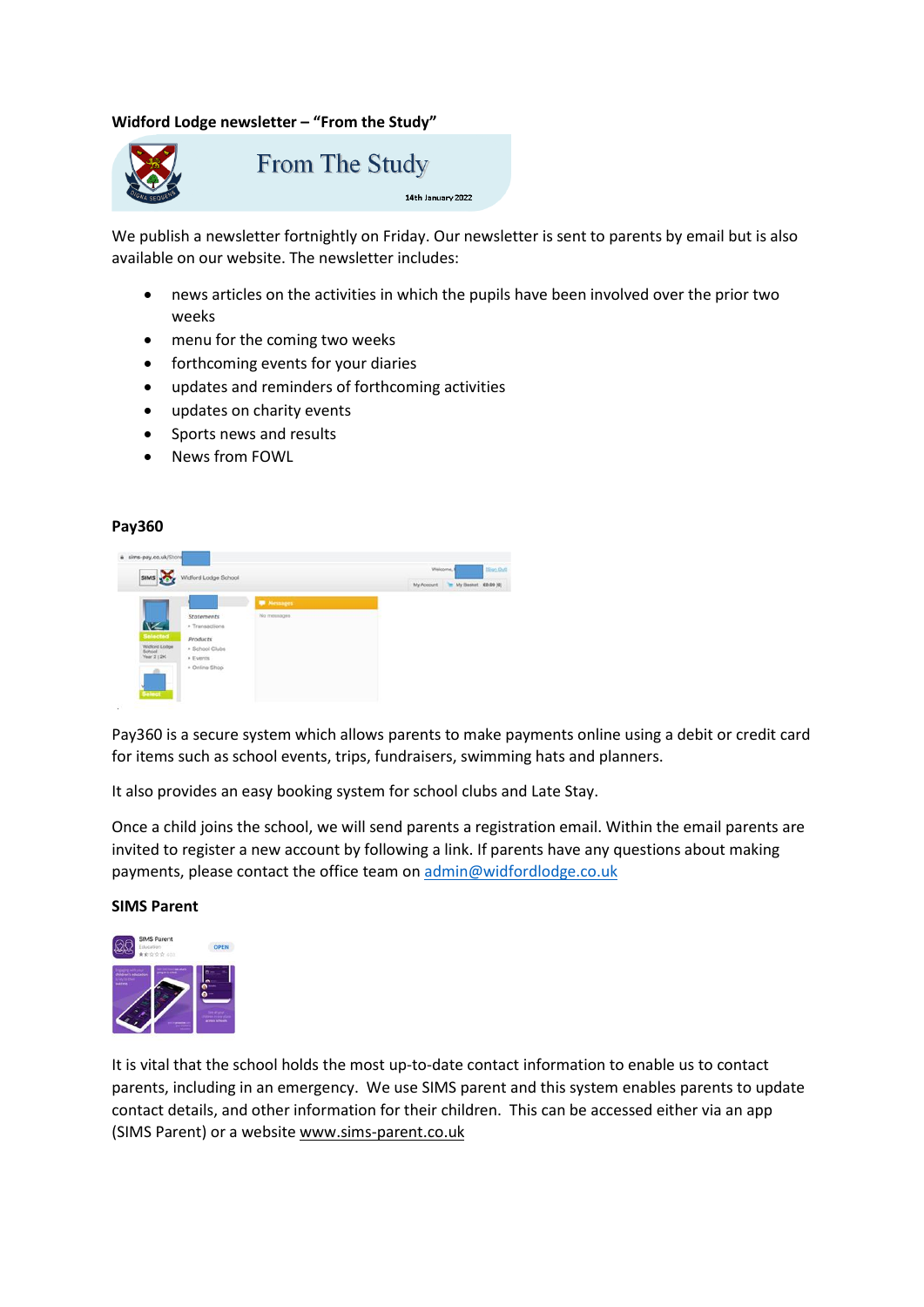We ask that parents annually review and confirm the contact details held but you can update these at any time. If you have any questions about the use of the system, please contact the office team on [admin@widfordlodge.co.uk](mailto:admin@widfordlodge.co.uk)

#### **Parents' Evening system**

Parent have access to an intuitive and easy to use online appointment booking system. Parents can access the system by visiting [https://widfordlodge.schoolcloud.co.uk](https://widfordlodge.schoolcloud.co.uk/) The system allows parents to choose appointment times, post a comment and then receive an email confirmation of their appointment slot(s). Parents receive advanced notice via email of when the system will be opened and closed for bookings and appointments are made on a first come first served basis.

|                                               |                   | Online Parents' Evening bookings via SchoolCloud<br>Welcome to the Widford Lodge School parents' evening booking system. Appointments can be arrended via a link<br>from the email confirmation -please ensure your email address is correct. |               |   |               |         |      |
|-----------------------------------------------|-------------------|-----------------------------------------------------------------------------------------------------------------------------------------------------------------------------------------------------------------------------------------------|---------------|---|---------------|---------|------|
| <b>Your Details</b>                           |                   |                                                                                                                                                                                                                                               |               |   |               |         |      |
| Title                                         | <b>First Name</b> |                                                                                                                                                                                                                                               | Samana        |   |               |         |      |
| Email                                         |                   |                                                                                                                                                                                                                                               | Confirm Email |   |               |         |      |
|                                               |                   |                                                                                                                                                                                                                                               |               |   |               |         |      |
|                                               |                   | Samama                                                                                                                                                                                                                                        |               |   | Date of Birth |         |      |
| <b>Student's Details</b><br><b>Elect Name</b> |                   |                                                                                                                                                                                                                                               |               | ٠ |               | January | 2010 |
| Log in                                        |                   |                                                                                                                                                                                                                                               |               |   |               |         |      |

If you have any questions about the use of the system, please contact the office team on [admin@widfordlodge.co.uk](mailto:admin@widfordlodge.co.uk)

#### **Twitter**



Parents may search for Widford Lodge school in twitter and send a request to the office team to follow the school on twitter. We have a main twitter account and a separate sports twitter account. All requests have to be approved prior to accessing either of these accounts.

#### **Microsoft Teams**



Microsoft Teams is used by the school for communication and collaboration between teachers and pupils/parents, in the form of virtual lessons, setting of assignments and use of the 'chat' function. All children need to have access to Microsoft Teams in order to communicate with their teachers, access virtual lessons, access assignments and to receive feedback on work completed. Pupils use their school email address and their normal computer club password to access Teams. <https://teams.microsoft.com/download>

The following are the links to the relevant websites for the applications that we commonly use. The login details for each pupil are included in their planners:

Spelling Frame <https://spellingframe.co.uk/>